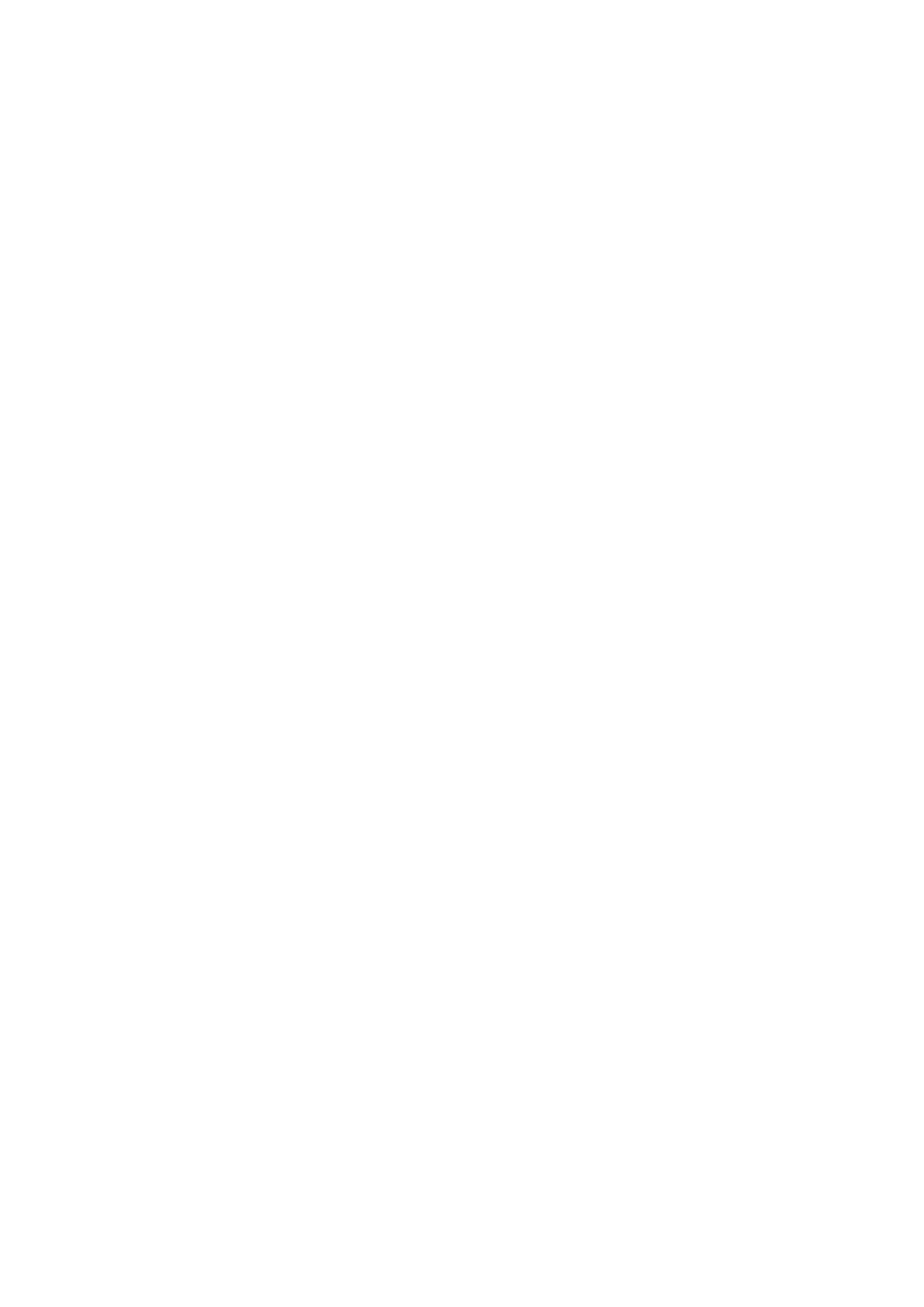## **NORTHERN TERRITORY OF AUSTRALIA**

As in force at 6 July 1988 \_\_\_\_\_\_\_\_\_\_\_\_\_\_\_\_\_\_\_\_

\_\_\_\_\_\_\_\_\_\_\_\_\_\_\_\_\_\_\_\_

### **EXOTIC DISEASES (ANIMAL) (SCREW WORM FLY INFESTATION) COMPENSATION REGULATIONS**

### **Regulations under the** *Exotic Diseases (Animals) Compensation Act*

#### **1 Citation**

These Regulations may be cited as the *Exotic Diseases (Animal) (Screw Worm Fly Infestation) Compensation Regulations*.

#### **2 Screw worm fly infestation prescribed as exotic disease**

The Schedule to the *Exotic Diseases (Animal) Compensation Act* is amended by inserting after "Rinderpest" the words "Screw worm fly infestation".